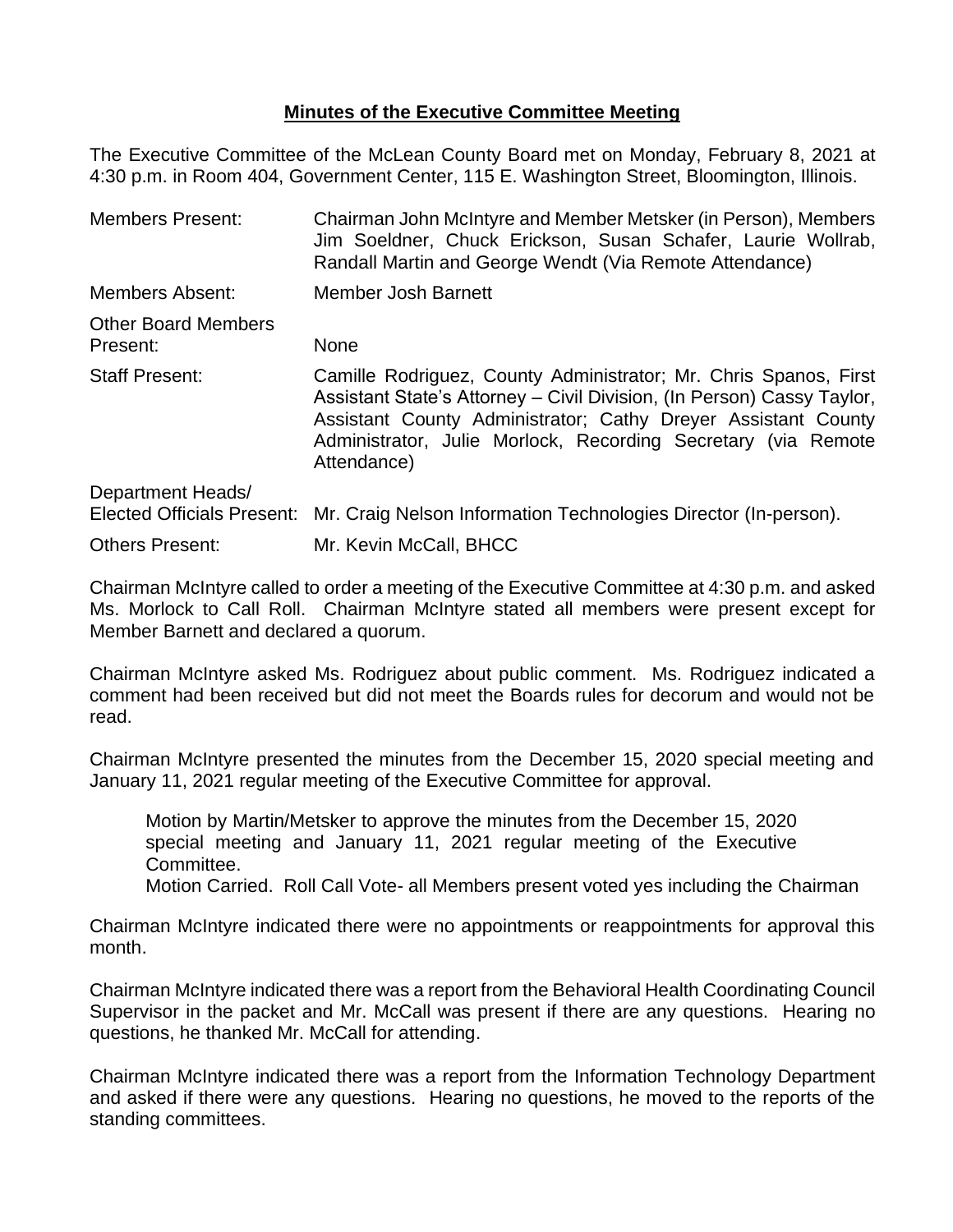Executive Committee Minutes February 8, 2021 Page **2** of **8**

Ms. Catherine Metsker, Chairman of the Finance Committee presented for action a request to approve an Ordinance of the McLean County Board Amending the 2020 Combined Annual Budget and Appropriation Ordinance and an Ordinance of the McLean County Board Amending the 2021 Combined Annual Budget and Appropriation Ordinance.

Motion by Metsker/Schafer to recommend approval of an Ordinance of the McLean County Board Amending the 2020 Combined Annual Budget and Appropriation Ordinance and an Ordinance of the McLean County Board Amending the 2021 Combined Annual Budget and Appropriation Ordinance.

Motion Carried. Roll Call Vote – all members present voted yes including the Chairman.

Ms. Catherine Metsker Chairman of the Finance Committee presented for action a request to approve an Emergency Appropriation Ordinance Amending the McLean County Fiscal Year 2020 Combined Annual Appropriation and Budget Ordinance for the General Fund (Cures) and an Emergency Appropriation Ordinance Amending the McLean County Fiscal Year 2020 Combined Annual Appropriation and Budget Ordinance for the General Fund 0001.

Motion by Metsker/Wollrab to recommend approval of an Emergency Appropriation Ordinance Amending the McLean County Fiscal Year 2020 Combined Annual Appropriation and Budget Ordinance for the General Fund (Cures) and an Emergency Appropriation Ordinance Amending the McLean County Fiscal Year 2020 Combined Annual Appropriation and Budget Ordinance for the General Fund 0001

Motion Carried. Roll Call Vote – all members present voted yes including the Chairman.

Ms. Catherine Metsker, Chairman of the Finance Committee presented for action a request to approve an Ordinance Transferring Monies from the County General Fund 0001 to the Children's Advocacy Center Fund -0129, the Court Security Fund 0141, the IDPA IV-D Fund 0156, and the Tort Judgement Fund 0135 for Fiscal Year 2021, an Ordinance Transferring Monies from the Health Department Fund 0112 to the Persons with Developmental Disability Fund 0110 for Fiscal Year 2021 and a Resolution Transferring Monies from the Working Cash Fund 0002 To the F.I.C.A./Social Security Fund 0130 and IMRF Fund 0131 for Fiscal Year 2021..

Motion by Metsker/Soeldner to recommend approval of an Ordinance Transferring Monies from the County General Fund 0001 to the Children's Advocacy Center Fund -0129, the Court Security Fund 0141, the IDPA IV-D Fund 0156, and the Tort Judgement Fund 0135 for Fiscal Year 2021, an Ordinance Transferring Monies from the Health Department Fund 0112 to the Persons with Developmental Disability Fund 0110 for Fiscal Year 2021 and a Resolution Transferring Monies from the Working Cash Fund 0002 to the F.I.C.A./Social Security Fund 0130 and IMRF Fund 0131 for Fiscal Year 2021.

Motion Carried. Roll Call Vote – all members present voted yes including the Chairman.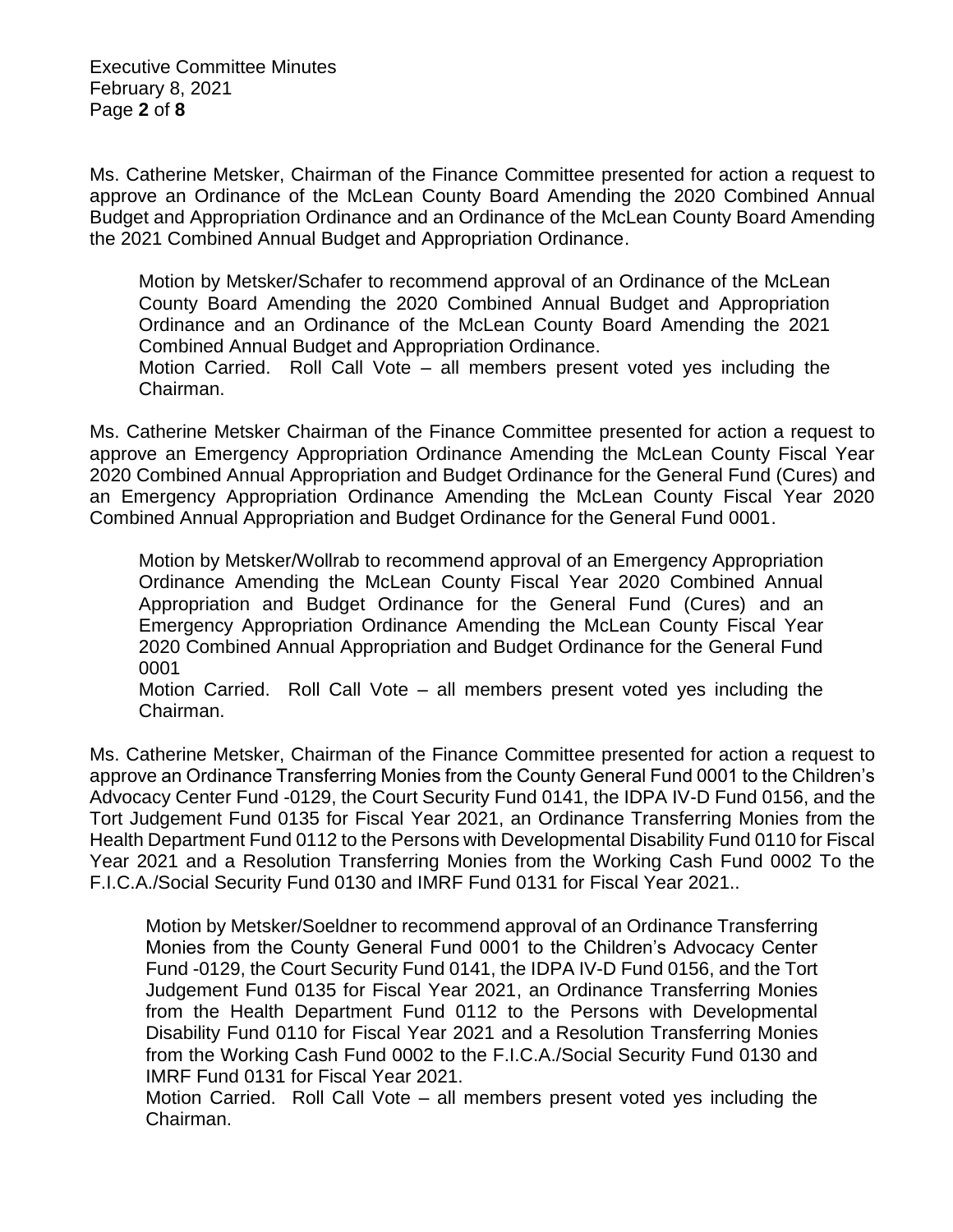Ms. Metsker indicated they had nothing further to present for action today but would have items for the Board next week. Chairman McIntyre asked if there were any questions; hearing none, he thanked her.

Ms. Susan Schafer, Chairman of the Health Committee indicated they had nothing for action today nor for the Board next week. Chairman McIntyre asked if there were any questions, hearing none, he thanked her.

Mr. Chuck Erickson, Chairman of the Justice Committee presented for action a request to approve an Inter-Governmental Agreement between the State of Illinois, Illinois Criminal Justice Information Authority and McLean County.

Motion by Erickson/Martin to recommend approval of an Inter-Governmental Agreement between the State of Illinois, Illinois Criminal Justice Information Authority and McLean County. Motion Carried. Roll Call Vote - all Members present voted yes including the Chairman

Mr. Chuck Erickson, Chairman of the Justice Committee presented for action a request to approve a contract for services between DeWitt County Community Mental Health Board and the Children's Advocacy Center

Motion by Erickson/Schafer to recommend approval of a contract for services between DeWitt County Community Mental Health Board and the Children's Advocacy Center Motion Carried. Roll Call Vote - all Members present voted yes including the Chairman

Mr. Chuck Erickson, Chairman of the Justice Committee presented for action a request to approve an Emergency Appropriation Ordinance Amending the Mclean County Fiscal Year 2020 Combined Annual Appropriation and Budget Ordinance Asset Forfeiture Fund 0152

Motion by Erickson/Metsker to recommend approval of an Emergency Appropriation Ordinance Amending the Mclean County Fiscal Year 2020 Combined Annual Appropriation and Budget Ordinance Asset Forfeiture Fund 0152 Motion Carried. Roll Call Vote - all Members present voted yes including the Chairman

Mr. Chuck Erickson, Chairman of the Justice Committee presented for action a request to approve an Emergency Appropriation Ordinance Amending the McLean County Fiscal Year 2020 Combined Annual Appropriation and Budget Ordinance for the Coroner, Children's Advocacy Center and Law Library and State's Attorney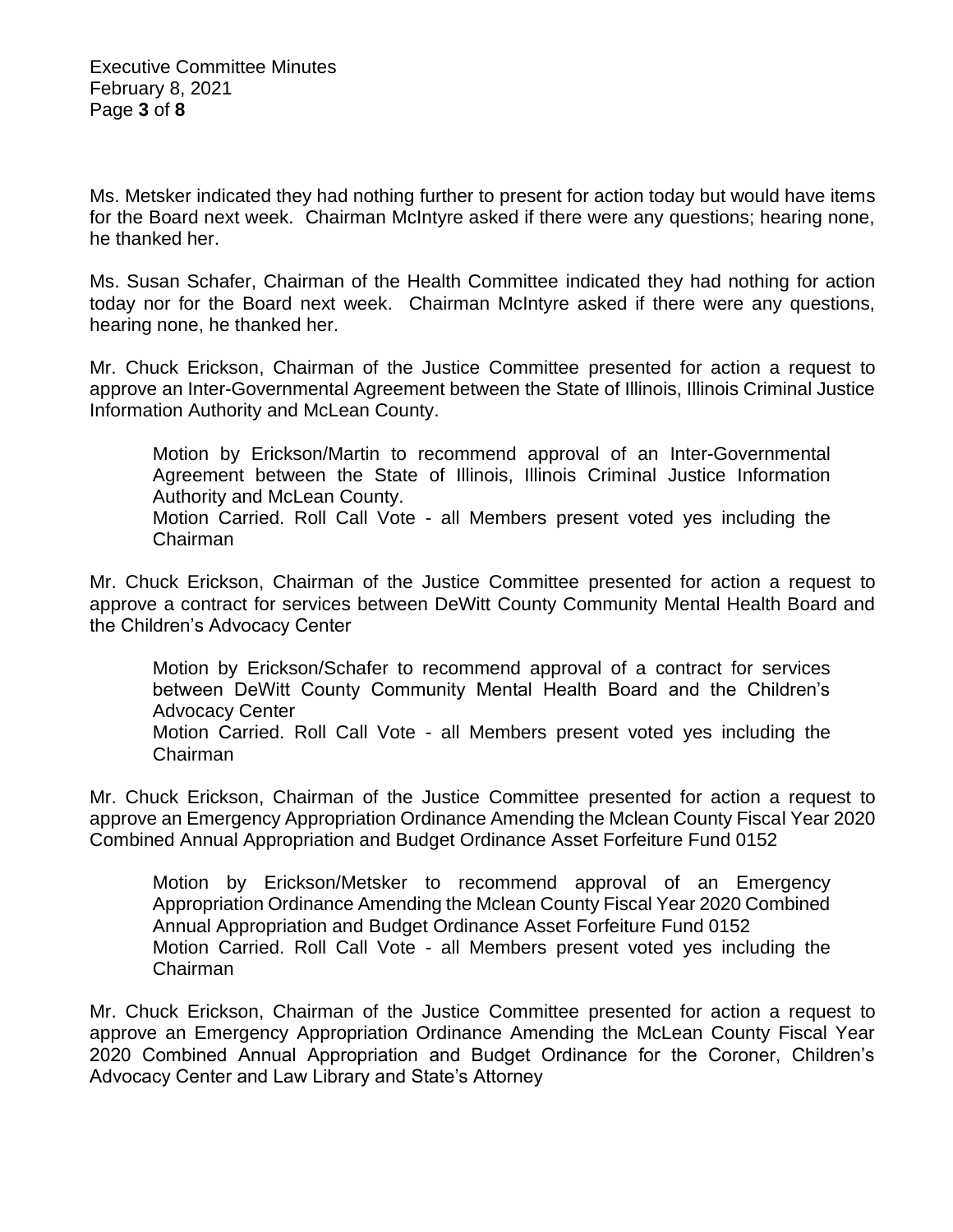Executive Committee Minutes February 8, 2021 Page **4** of **8**

> Motion by Erickson/Wollrab to recommend approval of an Emergency Appropriation Ordinance Amending the McLean County Fiscal Year 2020 Combined Annual Appropriation and Budget Ordinance for the Coroner, Children's Advocacy Center and Law Library and State's Attorney

> Motion Carried. Roll Call Vote - all Members present voted yes including the Chairman

Mr. Chuck Erickson, Chairman of the Justice Committee presented for action a request to approve a Letter of Engagement with MTG Management Consultants. Mr. Soeldner stated that the Board had approved funding to hire a manager and asked if that person was involved with this item. Ms. Rodriguez confirmed individual was hired but would not serve in the role of managing the request for proposals process. They were hired to serve in a Program Manager versus project manager role. And, in an RFP process, the Program Manager would protect the interests of the County, maintaining a high-level view of all the project's moving parts. And, MTG worked with us previously on this project and can utilize the previously-gathered information.

Motion by Erickson/Metsker to recommend approval of a Letter of Engagement with MTG Management Consultants.

Motion Carried. Roll Call Vote - all Members present voted yes including the Chairman

Mr. Erickson indicated the Justice Committee had no further items for action today but would have additional items for the Board next week. Chairman McIntyre asked if there were any questions, hearing none, he thanked him.

Mr. George Wendt, Chairman of the Land Use and Development Committee indicated they had no items for action today nor for the Board next week. Chairman McIntyre asked if the Committee had any questions, hearing none, he thanked him.

Ms. Laurie Wollrab, Vice Chair of the Property Committee presented for action a request to approve an Ordinance by the McLean County Board Amending Chapter 205 Fees, Article XI Miscellaneous Code Fees, in the McLean County Code.

Motion by Wollrab/Schafer to recommend approval of an Ordinance by the McLean County Board Amending Chapter 205 Fees, Article XI Miscellaneous Code Fees, in the McLean County Code. Motion Carried. Roll Call vote – all members present voted yes including the chairman.

Ms. Wollrab presented for action a request to approve an Amended Third Capital Improvement Agreement with the Public Building Commission

Motion by Wollrab/Metsker to recommend approval of an Amended Third Capital Improvement Agreement with the Public Building Commission. Motion Carried. Roll call vote – all members voted yes including the Chairman.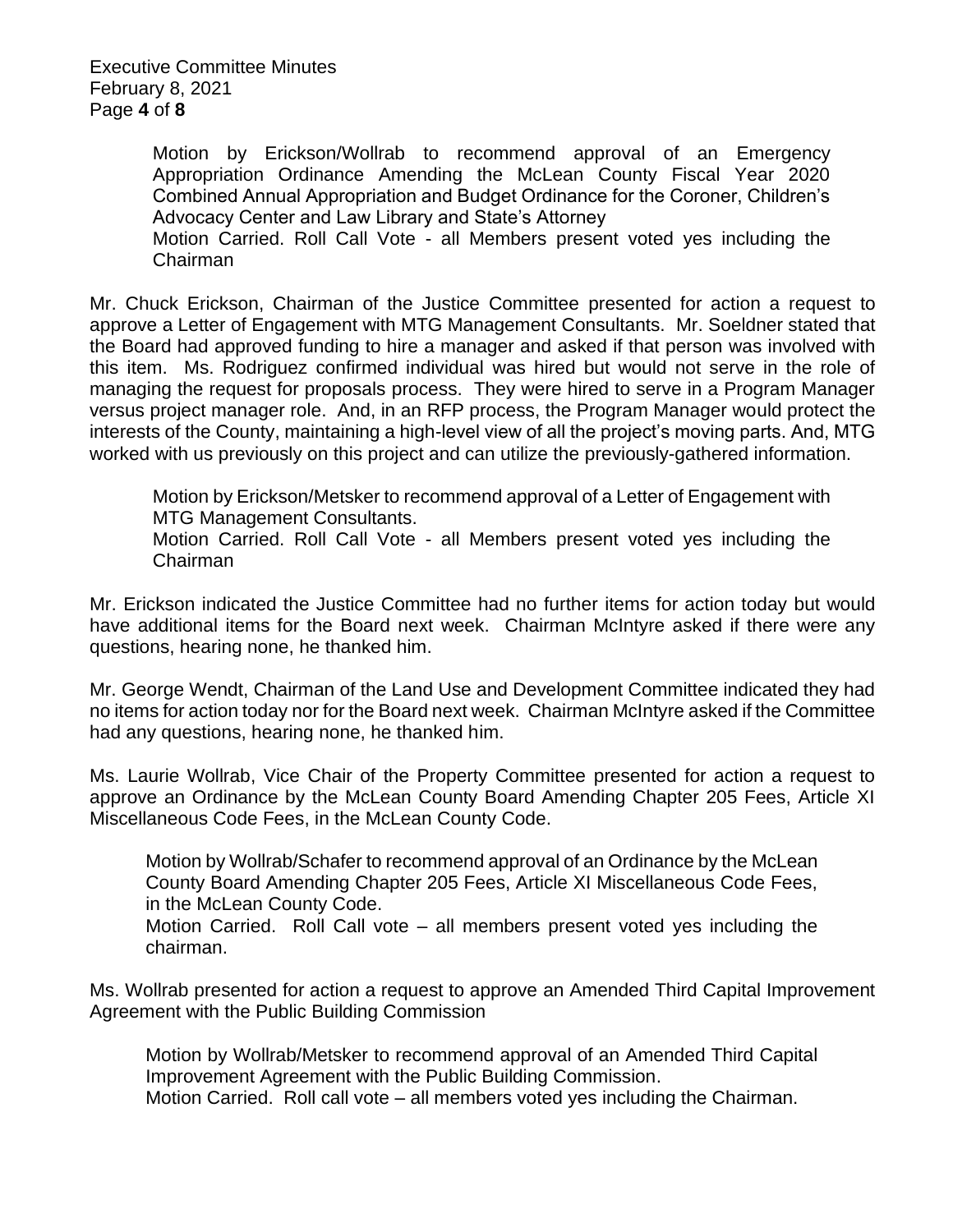Executive Committee Minutes February 8, 2021 Page **5** of **8**

Ms. Wollrab indicated he had no further action items for the Committee today nor for the Board next week. Chairman McIntyre asked if there were any questions; hearing none, he thanked him.

Mr. Jim Soeldner Chairman of the Transportation Committee presented for action a request to approve Resolution for a Memorial Road Designation

Motion by Soeldner/Wollrab to recommend approval of Resolution for a Memorial Road Designation. Motion Carried. Roll call vote – all members present voted yes including the chairman.

Mr. Soeldner presented for action a request to approve Emergency Appropriation Ordinance – McLean County Highway Fund 0120.

Motion by Soeldner Martin to recommend approval of Emergency Appropriation Ordinance – McLean County Highway Fund 0120. Motion carried. Roll call vote – all members present voted yes including the Chairman.

Mr. Soeldner indicated they had no further items for action today but would have items for the Board next week. Chairman McIntyre asked if there were any questions; hearing none, he thanked him.

Ms. Camille Rodriguez, County Administrator presented for action a request to an Emergency Appropriation Ordinance Amending the McLean County Fiscal Year 2020 Combined Annual Appropriation and Budget Ordinance.

Motion by Soeldner/Martin to approve an Emergency Appropriation Ordinance Amending the McLean County Fiscal Year 2020 Combined Annual Appropriation and Budget Ordinance Motion Carried. Roll Call Vote - all Members present voted yes including the Chairman

Ms. Rodriguez pulled from the agenda the request to approve a Memorandum of Understanding between Illinois State University, Illinois Wesleyan University and other participating agencies and the Town of Normal, City of Bloomington and McLean County.

Ms. Camille Rodriguez, County Administrator presented for action a request to approve a Resolution of the McLean County Board Continuing the Declaration of a Disaster Pursuant to Section 11 of the Illinois Emergency Management Agency Act.

Motion by Martin/Soeldner to approve a Resolution of the McLean County Board Continuing the Declaration of a Disaster Pursuant to Section 11 of the Illinois Emergency Management Agency Act.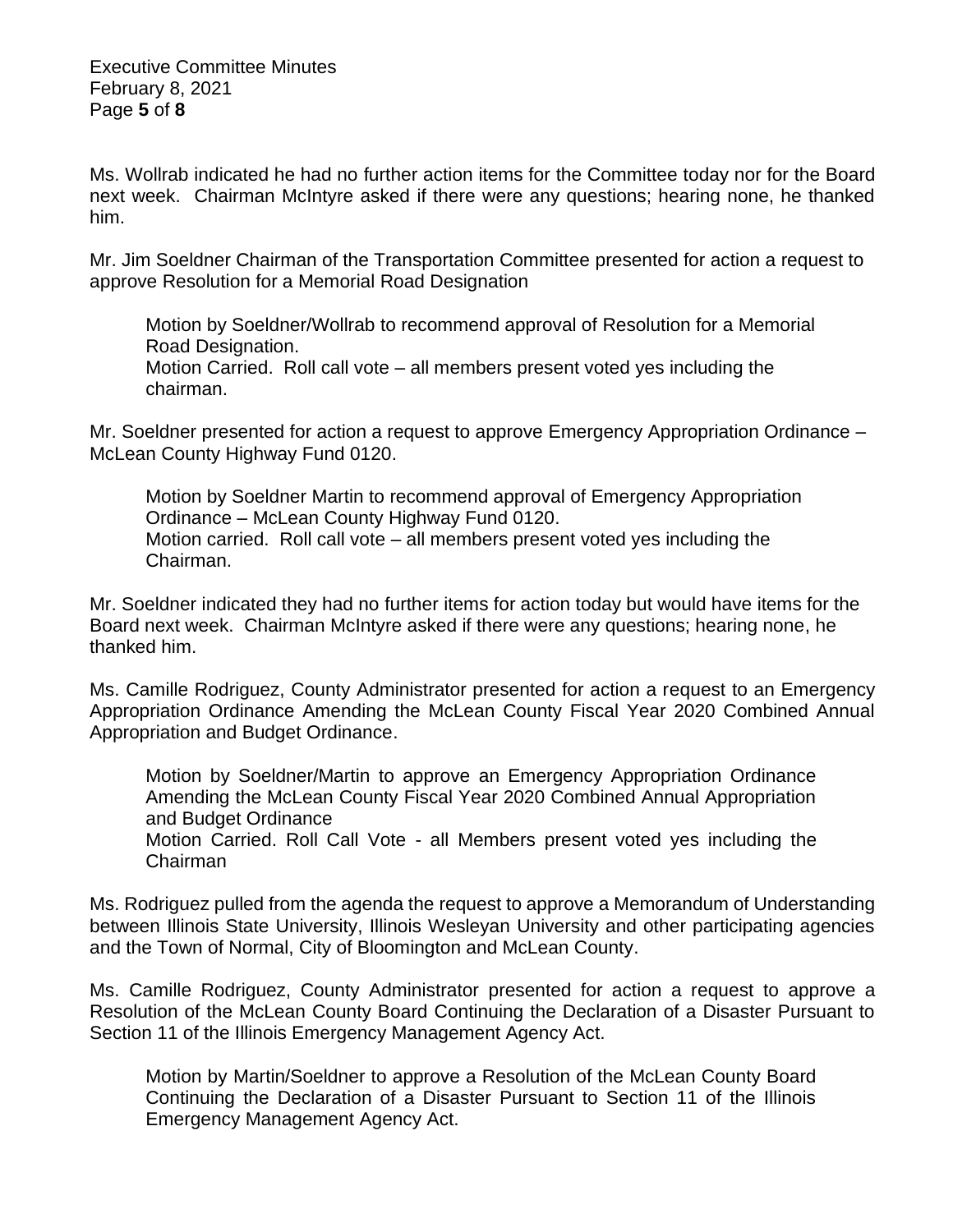Executive Committee Minutes February 8, 2021 Page **6** of **8**

> Motion Carried. Roll Call Vote - all Members present voted yes including the Chairman

Ms. Rodriguez presented for action a request to approve a Resolution Transferring Monies from the Community Development Program Fund 0603 to PATH. Mr. McIntyre stated PATH has been providing shelter for the homeless and funds are funning low because of the extra use of hotels during the pandemic.

Ms. Zangerle, she indicated last year when COVID hit and they had need of hotel rooms the federal government provided funding and we received about \$24,000 but were told in early fall not to expect those funds this winter. She stated that a Committee was set up to find alternative non-congregated housing, but ideas that were brought up would cost more than hotel rooms. She provided an example where they would pay for setting up a building with beds, etc. but not for hotel room. She stated that Salvation Army changed their arrangements of beds to make sure the beds were separated so it went from 80 beds to 40 beds and then in mid-December had a COVID outbreak at the Salvation Army so even those 40 beds were no longer available. She stated between the outbreak to the end of January they have spent \$38,000 on hotel rooms. She indicated they have worked hard to relocate people from the hotel rooms, but there are many homeless right now.

Mr. Martin asked how this is different from health department alternative housing plan. Ms. Zangerle stated that was the group she mentioned that was trying to come up with other ideas besides hotels. Ms. Rodriguez confirmed the program through the Health Department is for anyone, even those who have homes, but who cannot safety quarantine or isolate, whereas Ms. Zangerle is trying to find places for the homeless. Mr. McIntyre stated that there are a few hotels/motels in the community who have been more than helpful to give rooms when necessary during this COVID pandemic. Mr. McIntyre indicated the funding he is proposing is from the from the fund for small businesses and figures that will still be the case as it helps the small hotels/motels that are assisting the homeless. Mr. Soeldner asked how we came up with the number and how long that would assist them. Ms. Zangerle went over cost per person to house in a hotel that did not include food and indicated that the amount would help them through the end of March. She also stated that they would plan to give money back when they received federal funding. Ms. Schafer asked about other funding sources to get them through to the next fiscal year that started July 1<sup>st</sup> for them. Ms. Zangerle indicated they would get a FEMA payment in April and several churches have come forward to help.

Mr. Erickson asked how much we still have in the community development program fund. Mr. McIntyre confirmed it would come out of the \$600,000 small businesses fund and to date EDC has issued \$170,000 in loans and this \$48,000 would be added to that total.

Motion by McIntyre/Schafer to recommend approval of a Resolution Transferring Monies from the Community Development Program Fund 0603 to PATH Motion Carried. Roll call vote – all Members present voted yes including the Chairman.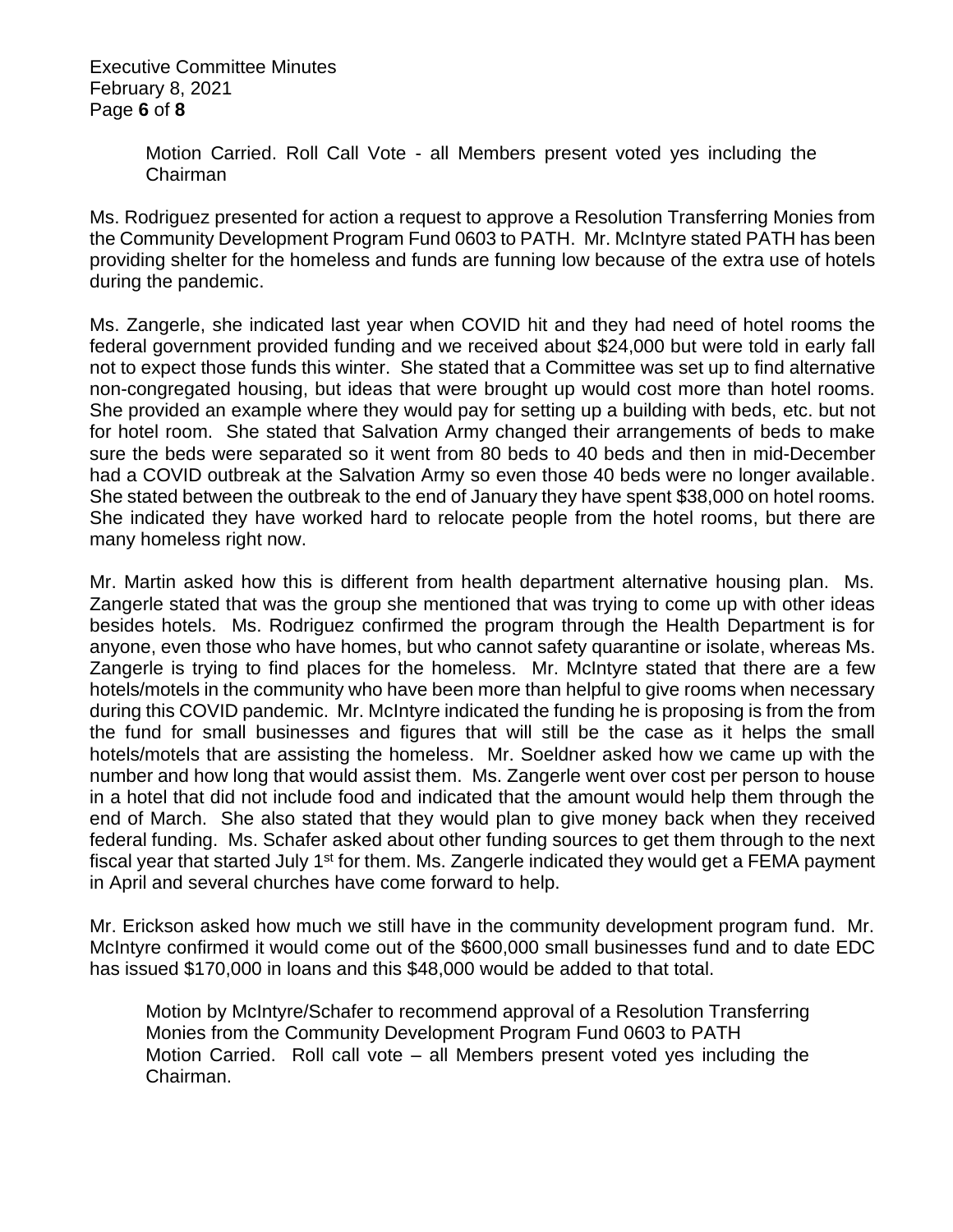Executive Committee Minutes February 8, 2021 Page **7** of **8**

Ms. Rodriguez presented the recent employment activity report. Chairman asked if there were any questions, hearing none he thanked her.

Mr. Soeldner asked for update on small business loan. Ms. Rodriguez stated there have been a total of 17 \$10,000 loans but was not sure how many are pending and how many new applications they have received. Ms. Rodriguez stated she felt it has been successful. She also indicated she would have Mr. Hoban come to Finance next month to provide an update. Mr. Erickson stated he was happy the funds are getting out to the Community. Ms. Wollrab agreed with Mr. Erickson about getting funds out to the Community.

Ms. Wollrab stated she had heard McLean County was not receiving their share of vaccines if the distribution was based on population and asked if there was nothing more they could do to try to rectify that. Mr. McIntyre indicated that Champaign and Peoria have been receiving more and we are not sure why. He stated he had talked to senators about concern and had been told Champaign was receiving more because of they had more capacity for storage.

Ms. Schafer stated Ms. McKnight asks for an amount of vaccines and then IDPH sends less than requested. She stated other counties with the same if not a little more population than McLean County are experiencing the same issues. Ms. Schafer stated she asked Ms. McKnight about freezer space and Ms. McKnight indicated we have plenty of space so that is not an issue. Ms. Schafer stated they are ready to ramp up operations but have not been getting what we request. Ms. Wollrab asked about reaching out to our legislators. Mr. McIntyre indicate he has made the calls and tried to get answers. He stated there had been a suggestion to putting forth a resolution on Thursday to show concern and support.

Mr. Martin stated IDPH controls what we get but that they needed to keep in mind they only get a certain amount from the Federal government, so it is also a federal government issue. Ms. Wollrab stated that it does not seem to be based on population. Mr. McIntyre agreed that they no longer felt it was based on population. Ms. Schafer agreed as Champaign has more in inventory than we administer in a week.

Chairman McIntyre asked if there was anything further, hearing nothing he moved to the payment of the bills.

Chairman McIntyre presented for approval bills in the amount of \$319,771.88 for the General Fund, Shared Sales Tax and Veterans Assistance Commission and bills in the amount of \$22,428.82 for Regional Planning.